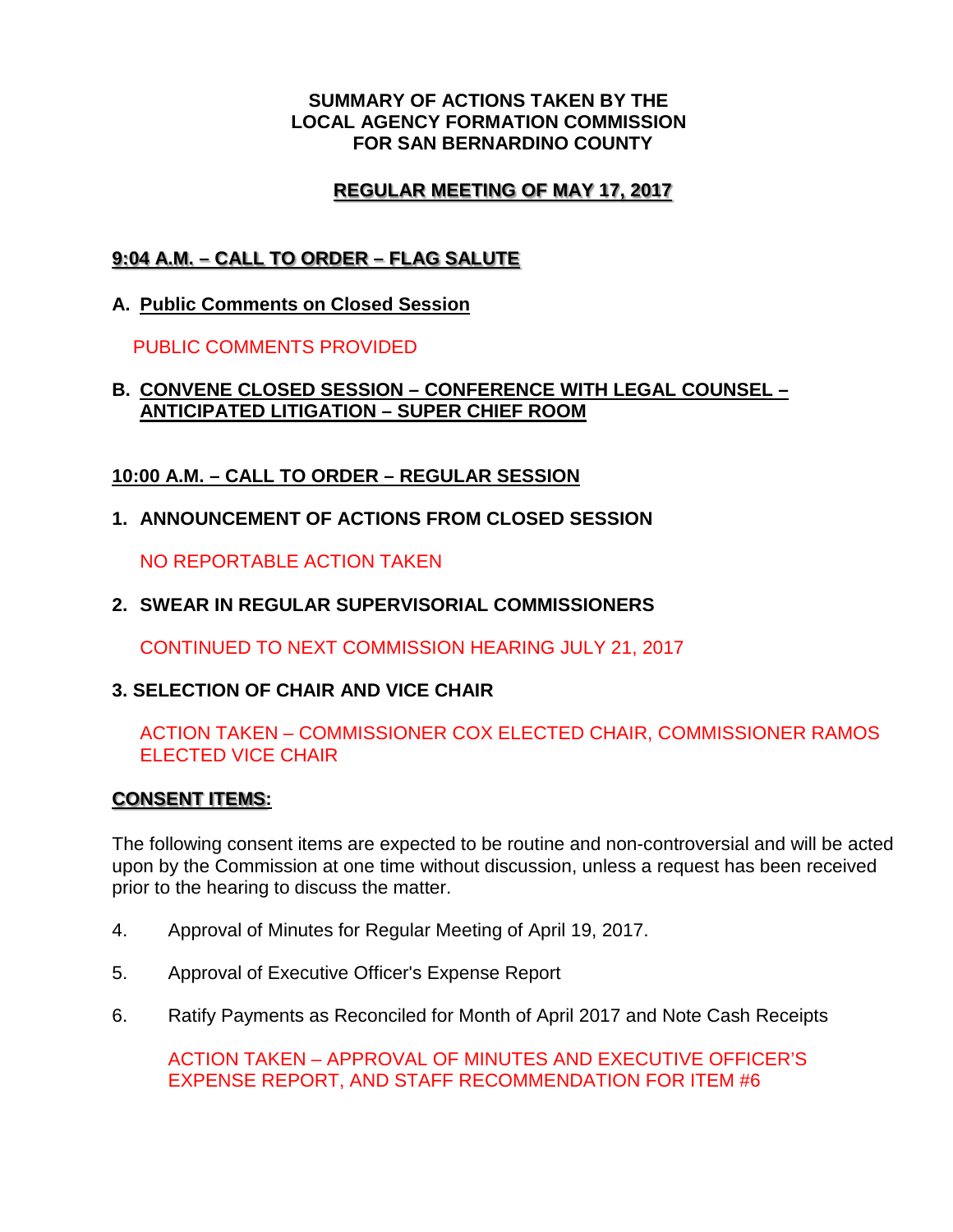## **PUBLIC HEARING ITEMS**

7. Consent Items Deferred for Discussion

NO ITEMS DEFERRED FOR DISCUSSION

8. Consideration of: (1) Review of Mitigated Negative Declaration Prepared by the City of Redlands for Annexation No. 92, General Plan Amendment No. 134, Zone Change No. 450, and Tentative Tract Map No. 19956 for a total of Approximately 20.04 Acres as CEQA Responsible Agency for LAFCO 3195; and (2) KAFCI 3195 – Reorganization to include City of Redlands Annexation No. 92 and Detachments from San Bernardino County Fire Protection District, Its Valley Service Zone, County Service Area 70 and its Zone P-7 (Jacinto Tract)

ACTION TAKEN – STAFF RECOMMENDATIONS APPROVED IN THEIR **ENTIRETY** 

9. Review and Approval of Final Budget for FY 2017-18 and Apportionment for Independent Special Districts, Cities and the County

ACTION TAKEN – STAFF RECOMMENDATIONS APPROVED IN THEIR **ENTIRETY** 

### **DISCUSSION ITEMS:**

10. Status Report Update on the City of Rialto's Initiation of its Five Northern Islands as Required by Action Taken by the Commission on May 18, 2016

ACTION TAKEN – STAFF RECOMMENDATION APPROVED IN ITS ENTIRETY

#### **INFORMATION ITEMS:**

11. Legislative Update Report

ORAL REPORT PROVIDED

12. Executive Officer's Report

UPDATE ON RELOCATION TO SANTA FE DEPOT, NEW PROPOSALS AND RELOCATION OF COMMISSION HEARINGS AT NORTON REGIONAL EVENT CENTER.

13. Commissioner Comments

COMMENTS PROVIDED